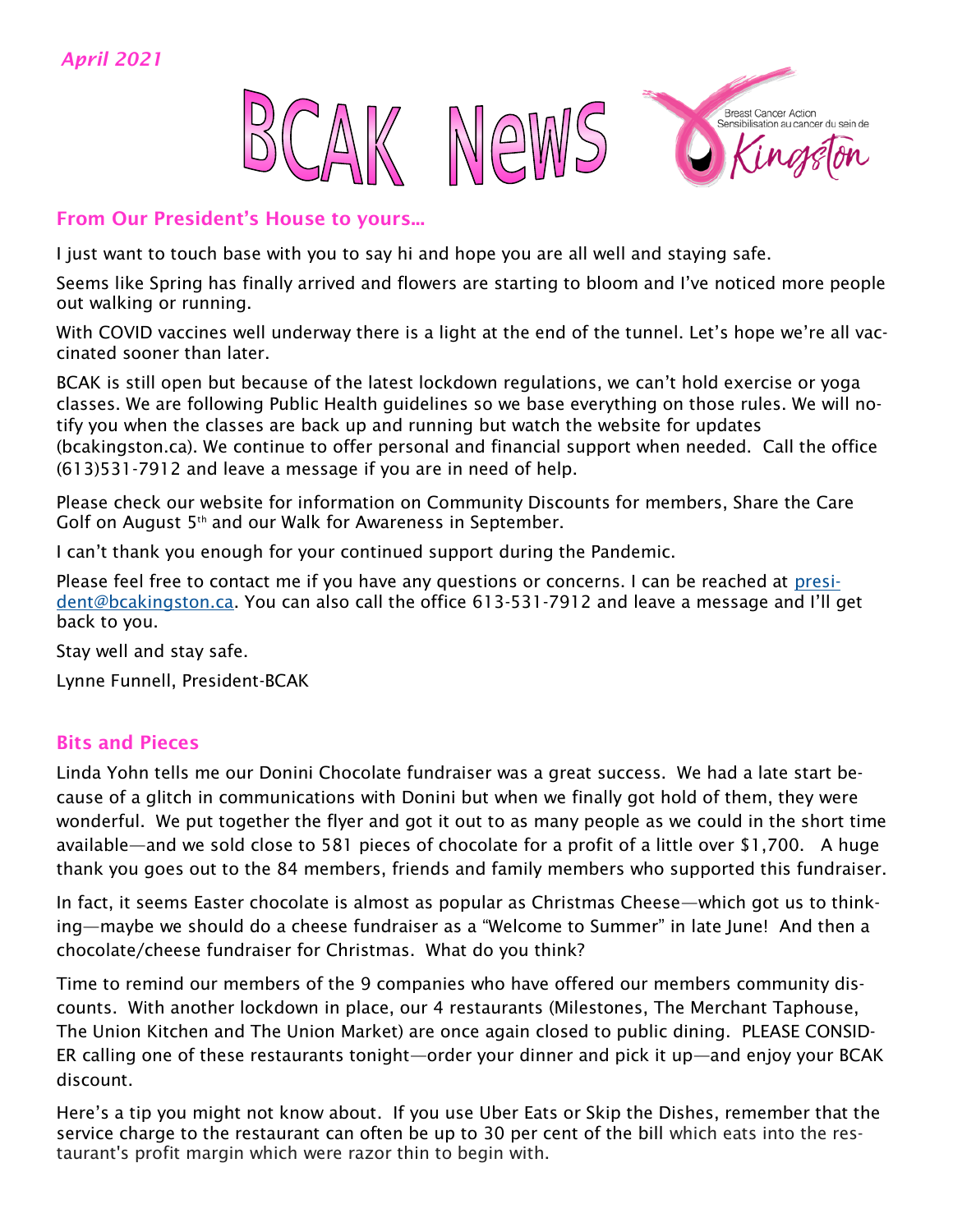

On Breast Cancer and the COVID-19 Vaccine (Reprint from the Canadian Breast Cancer Network (cnbc.ca) website [\(Oncologists Share What You Should Know About the COVID-19 Vaccines, Our Voic](https://www.cbcn.ca/en/blog/our-stories/oncologists-covid-vaccine)[es Blog -](https://www.cbcn.ca/en/blog/our-stories/oncologists-covid-vaccine) CBCN

- 1. In general, most breast cancer patients are not immunocompromised. Here is some general information for various breast cancer populations:
- If you are a breast cancer patient currently on follow up only, with no evidence of disease, or you are a patient on adjuvant hormone therapy, it is safe to receive the vaccine and you do not need to worry about risks occurring from breast cancer
- If you are currently undergoing chemotherapy it is safe to also receive the vaccine, but it is important to speak to your healthcare provider about the timing of when to receive the vaccine
- If you are currently on a CDK4/6 inhibitor, it is safe to get the vaccine and if you have a choice of timing, it is advisable to time it for just before you are restarting your pills. If you are limited in the timing of the vaccine, then take it whenever it is available
- If you are on other medications which affect your white blood cell count, talk to your oncologist about the timing of when it would be best to receive the vaccine
- If you are receiving radiation, it is safe to receive the vaccine, but it is highly recommended that you talk to your oncologist first

The COVID-19 vaccine is considered generally safe for breast cancer patients. There is no current evidence of a greater risk of "side effects" in cancer patients. The main concern with cancer patients, who may be immunocompromised, taking the vaccine is that it may not be *as effective* as it would be in other individuals. However, if immunocompromised, there is a higher risk of adverse outcomes or death from COVID-19. For virtually all cancer patients, the benefits of vaccination (to prevent serious infection) exceed any theoretical downside or limitation. In addition to receiving a vaccine for COVID-19, other ways to protect yourself, your family members, and others includes adhering to the public health guidance, wearing masks, avoiding indoor congregations, and hand washing. Should you still have concerns about the vaccine or are in a special circumstance, the next course of action should be to speak to your healthcare team.

Some important information regarding your Covid-19 Vaccine.

- 1. There is a provincial vaccination information line—1 888-999-6488 (open 8 a.m. to 8 p.m. seven days a week). You can book through this number if you feel more comfortable booking on the phone. If at all possible, book both your Covid vaccines at the same time.
- 2. You can go to the KFLA website: COVID-19 Vaccines [KFL&A Public Health \(kflaph.ca\)](https://www.kflaph.ca/en/healthy-living/covid-19-vaccine.aspx)
- 3. You can book your vaccine (in blue print "Book a Covid-19 Vaccination appointment" by age (currently 60 and older) or by status (health care worker, caregivers,etc.) for any of the KFLA immunization centres in the region.
- 4. You can enter your name daily on the Covid-19 Vaccine Standby List (near the bottom of the page). This has to be done daily and you must be ready to go if the phone rings.
- 5. You can get a list of participating pharmacies under the tab "Participating Pharmacy Clinics" and most will take you to the pharmacy booking site.
- 6. On the day of you're appointment, wear short sleeves and bring something to do for your wait after the vaccine.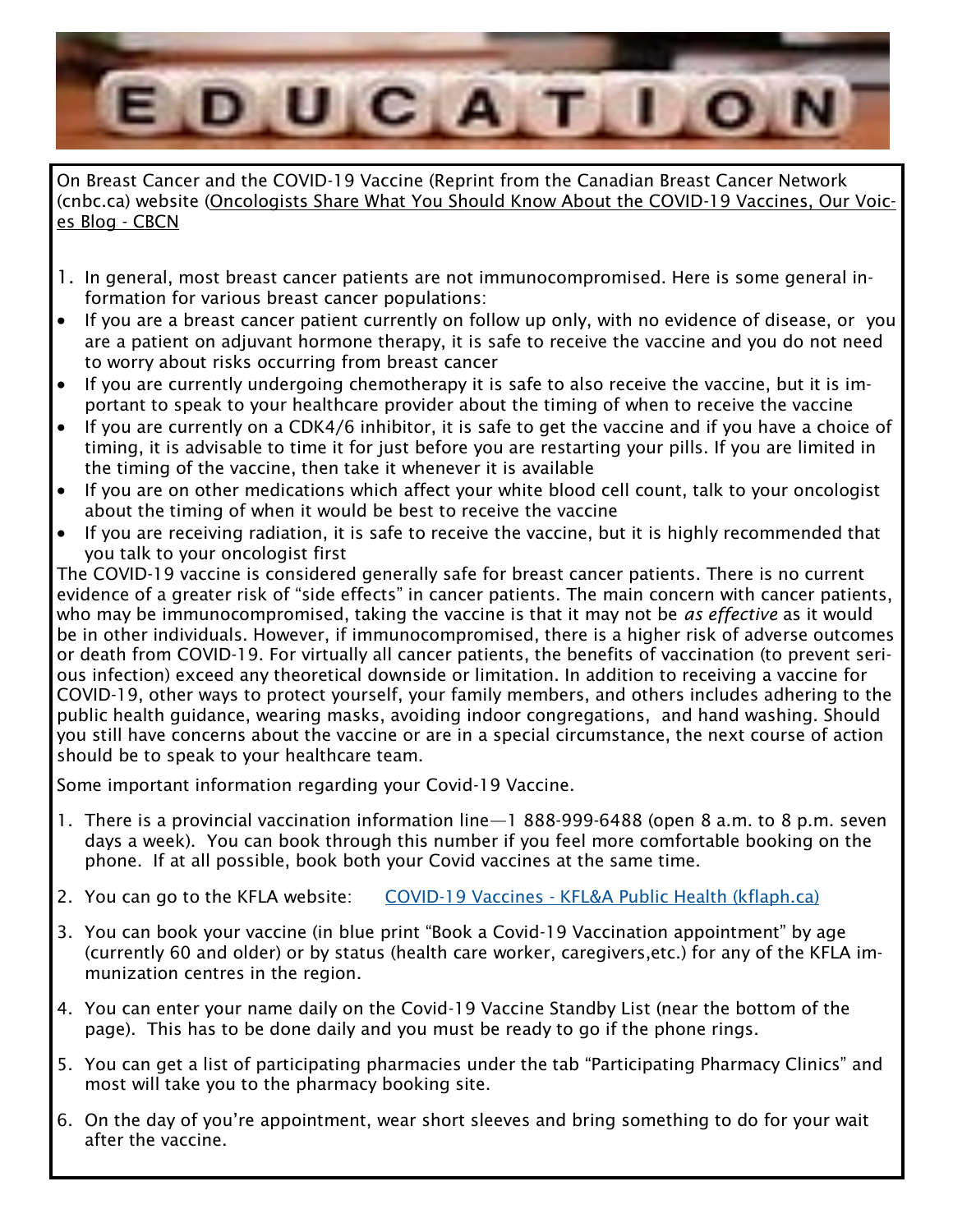## DONATIONS FOR THE MONTH OF MARCH

The following donors gave generously to BCAK in the month of March. Our sincere thanks goes to each one. This month your support helped us help new breast cancer patients with some much needed financial assistance. Thank you.

> ALMA PENNEY BEA FARAKLAS BEV MARTIN CAF CANADA DELIA MCADOO EMILY WALKER FAYE IRVING KNIGHTS OF COLUMBUS (ST PATRICK'S COUNCIL #12309) MARILYN BENNETT JULIA BARAN LYNDA KEELER MARY PEEL THE BENEVITY FUND RYAN HOBART SONA MOFFAT TAMMIE HEPBURN UNITED WAY LOUISE HUNTER in support of AMANDA

## VOLUNTEER APPRECIATION WEEK APRIL 18 – 24

BCAK is a volunteer based organization with emphasis on volunteer. We would not be as successful as we are or even exist without all of you wonderful volunteers who give time and go above and beyond with your support.

From Board Members, facilitators, exercise instructors, committee members and fundraising helpers you are all amazing and invaluable to Breast Cancer Action Kingston.

As President, I'd like to give my heartfelt thanks to you all for what you do, not just for Volunteer Week but throughout the year.

Sincere Thanks to each and every one of you!

Lynne Funnell, President

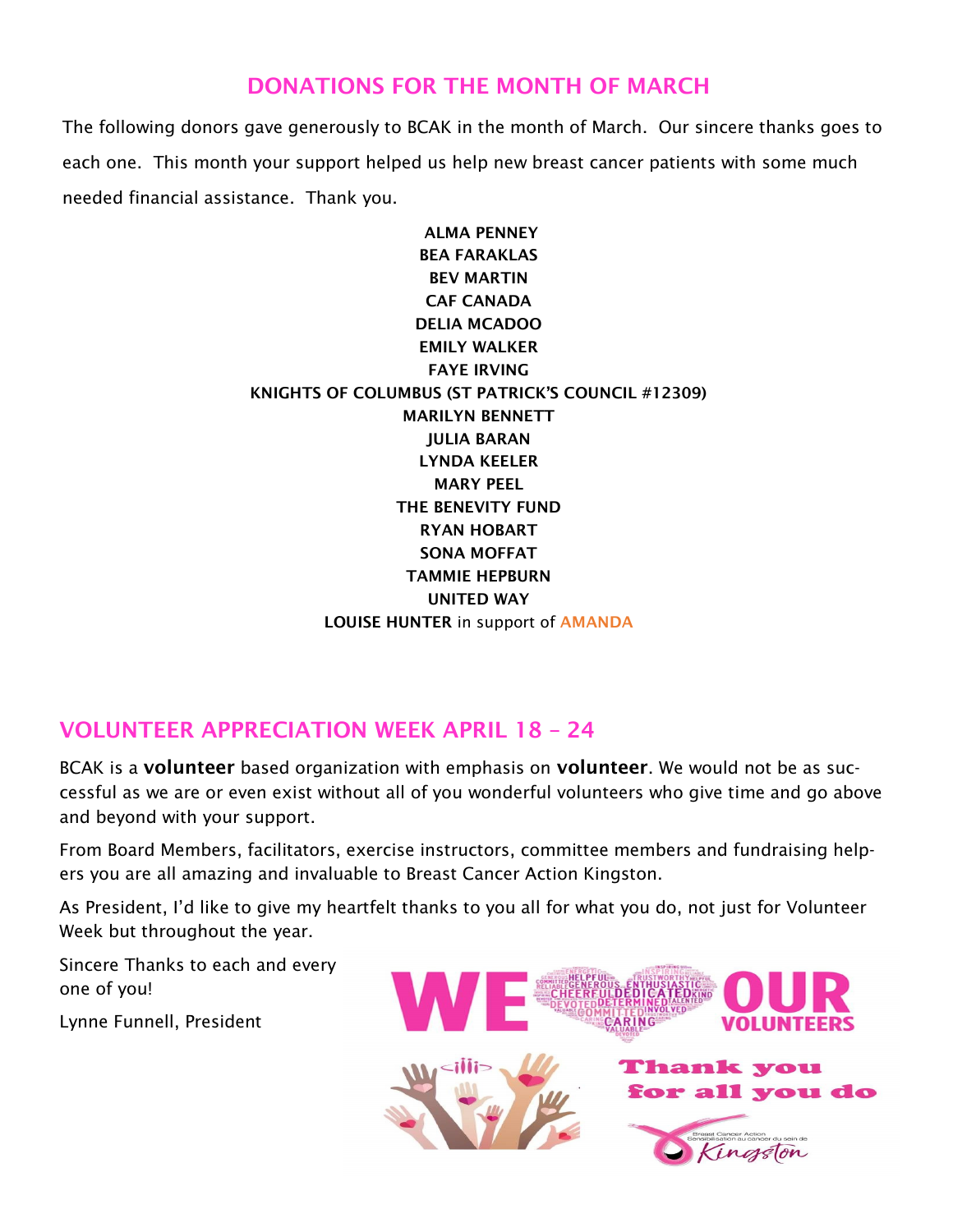

#### Chestmates Dragon Boat Team

In March of 2002, 27 strong and spirited women, with the support of Breast Cancer Action Kingston, joined together to form Chestmates Dragon Boat Team. A team of breast cancer survivors. We paddle to slay the "evil" dragon of breast cancer and to enrich our lives through the creative fire of the "good" dragon.

During the winter months, our focus is on strength and flexibility at Breast Cancer Action Kingston's exercise and yoga classes. When time and money allow, we may also have the opportunity to practice at a paddling tank.

In April of 2003, we acquired our very own magnificent dragon boat, thanks to the generosity of The Andy Fund of Kingston. Our on-water practices take place twice a week on the Collins Bay, docking our dragon boat at the Collins Bay Marina as soon as the ice is off the water.

During our first summer of competition in 2003, we took our message of awareness to dragon boat festivals in Peterborough, Belleville, North Bay and Stratford where we competed along with breast cancer survivors from across Ontario as well as in regular women's and mixed team races and the Breast Cancer Survivor Challenge races which are designed to showcase our cause.

The team ended our first full season of paddling in grand style at The Kingston Dragon Boat Festival in September. It was a thrilling moment for us as we streaked across the finish line ahead of six other teams from Ontario and Quebec to win the Breast Cancer Challenge Cup in front of a cheering hometown crowd.

Fast forward to 2021 we still stand strong and proud and have delivered our message throughout Ontario, Quebec and to International Breast Cancer Survivor Festivals. The race towards victory is a symbol of our determination to stand tall and strong against this disease which claims the lives of so many. Dragon boating gives us an opportunity to spread our message of awareness and hope; at the same time, as we paddle our hearts out, we celebrate our lives while doing healthy exercise that boosts our fitness level.

If you are a Breast Cancer Survivor and would like to join our fabulous team we would love to have you as a new mate. Please contact Breast Cancer Action Kingston at 613-531-7912 or by email at email.bcak@gmail.com

Respectfully submitted Lori Cox, Chestmate